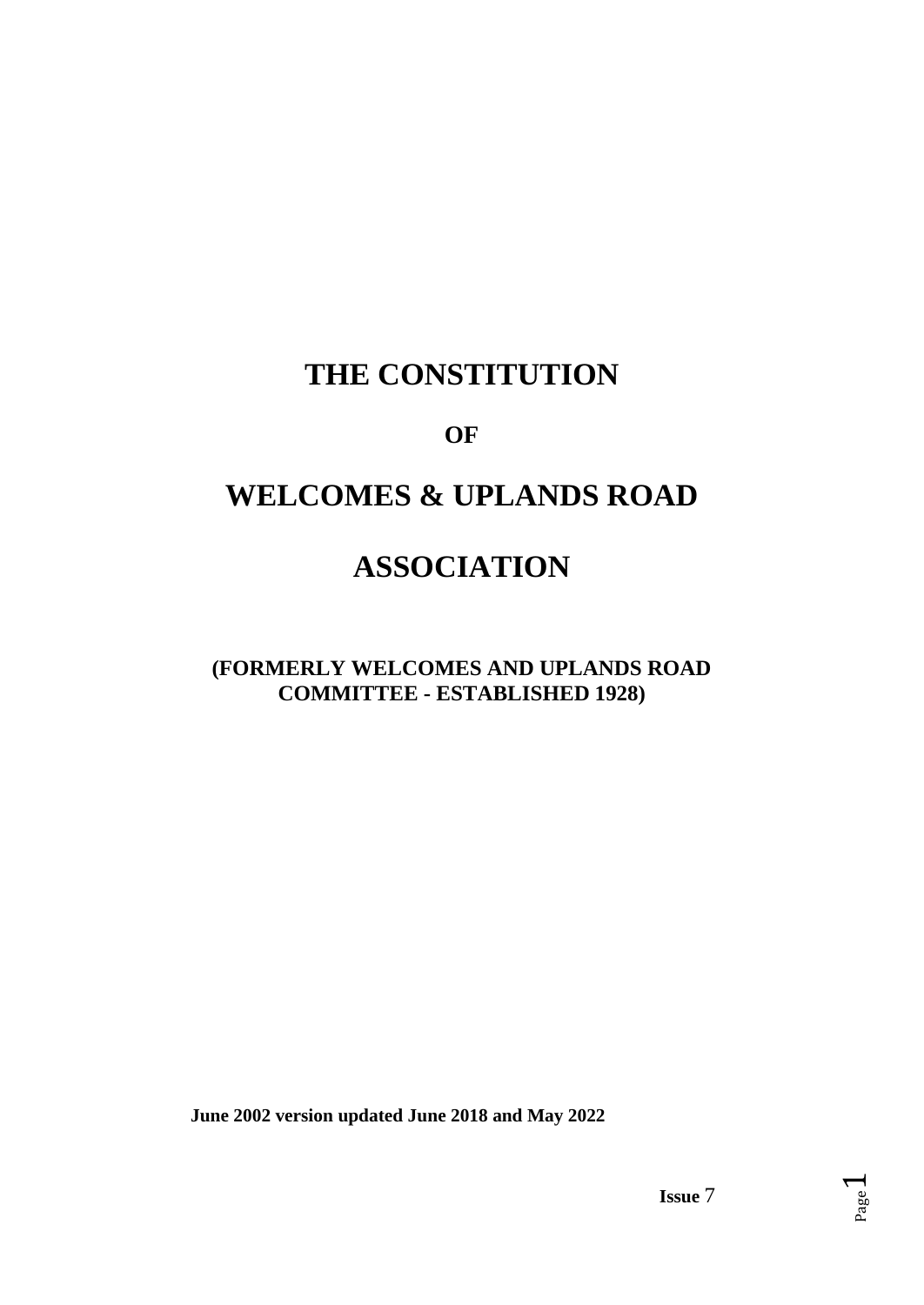### 1. **Preamble**

1.1 Welcomes and Uplands Roads (hereinafter referred to as 'the roads) are unadopted and their maintenance is the responsibility of the residents*.* Welcomes Road is a designated footpath as well as a public highway. Since it is impractical for residents to maintain their own section of the road, this task has been entrusted to a Road Committee since 1928.

1.2 The name Welcomes and Uplands Road Committee was changed to Welcomes and Uplands Road Association (hereinafter referred to as the 'Association') at the Annual General Meeting held on  $21<sup>st</sup>$  May 2002 and is an unincorporated not for profit body run by volunteers.

1.3 All residents whose property frontages Welcomes or Uplands Roads and the spur roads of Benthall Gardens, Cumnor Rise, Kearton Close, Maryhill Close, Simone Drive and Pine Close which rely on Welcomes and Uplands Roads for access, are deemed to be members of the Association and are covenanted by deed to share the cost of maintaining Welcomes and Uplands Roads in line with the legal principle of *benefit and burden* re-affirmed by the Court of Appeal in the case of Goodman v Elwood 2013.

1.4 Residents recognise and acknowledge that they have an obligation to pay the annual road levy and any additional levy as and when required by the Committee at rates of road levy agreed by a majority vote in general meeting, such income to be utilised to fund the costs of maintaining the roads and to meet associated administration costs.

1.5 Residents also recognise that periodic resurfacing costs may necessitate payment of an additional levy to make up any shortfall in reserves to pay for such resurfacing.

1.6 The members (referred to hereinafter as 'the Residents') elect the road management committee (referred to hereinafter as 'the Committee') in general meeting which works within guidelines established at general meetings of the residents.

The scope and authority of the Committee is as follows:

#### **2 Aims**

2.1 The Committee on behalf of the residents to ensure that the surfaces of Welcomes and Uplands Roads are kept in good repair and that the costs of doing so are shared between Residents in a manner decided in General Meeting

2.2 As and when considered appropriate the Committee will take such action as may be necessary to preserve, maintain and improve the environment in the general interests of Residents with annual reviews of the rate of road levy relative to inflation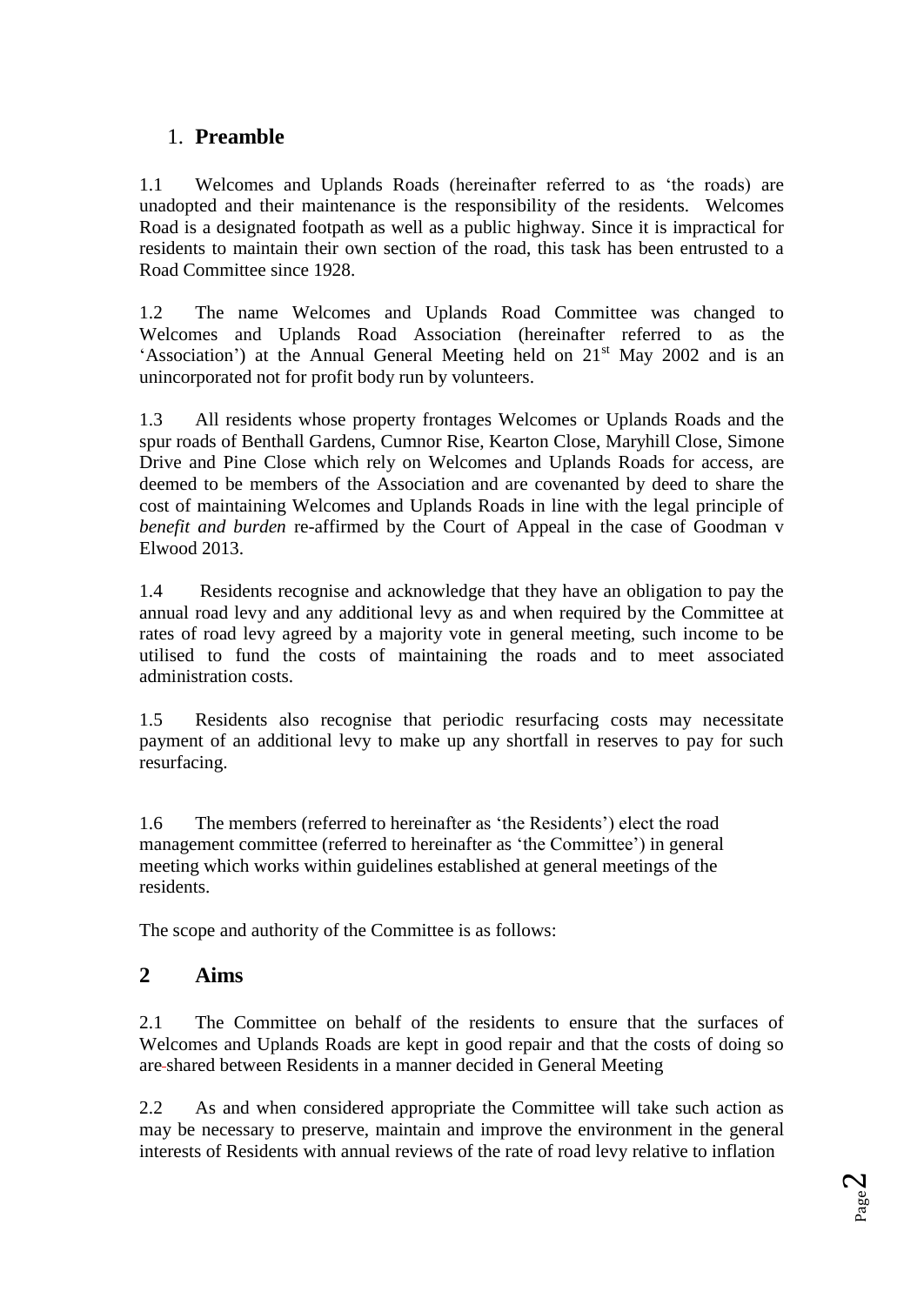2.3 Administration of the Association will be paperless as far as possible and day to day communications are to be by email and via a dedicated web site or any other appropriate on line facility.

2.4 In addition the Committee will take appropriate steps to regulate the behaviour and conduct of developers and their agents by entering into a formal agreement with them and to collect such funds as are deemed appropriate to restore the road to the original condition and regulating the weight, routing and frequency of HGV traffic

2.5 Residents adding rooms to their properties and/ or carrying out landscaping work will be asked to pay a development levy for wear and tear at a rate deemed as appropriate by the Committee.

To achieve these aims, the Committee will perform the following duties:-

#### **3 Duties of the Committee**

3.1 To ensure that all the activities of the Committee are within the scope of the terms of reference agreed by annual or extraordinary general meetings of Residents.

3.2 To develop plans and budget for the annual maintenance and periodic resurfacing of the roads and implement them in a cost effective way and to deal with any environmental matters relevant to the Residents

3.3 To collect the agreed annual levies from all Residents to cover the costs of the above para (3.2) by maintaining a data base of Residents' contact details and levy payments in compliance with the General Data Protection Regulations

3.4 To respond to proposals, questions and actions related to the roads raised by the Local Authority and other Statutory Bodies including housing developments when such development is likely to lead to on road parking and/or obstruct the passage of traffic, consulting the Residents and the Kenley Residents Association where appropriate and in need taking legal action or seeking legal advice using budgeted road funds.

3.5 To ensure that funds so collected are properly administered and spent only in ways approved in general meeting by simple majority vote.

3.6 To implement agreed decisions taken at annual and/or extraordinary general meetings.

#### **4 Modus Operandi**

4.1 An annual general meeting of the Association shall normally be held before 30<sup>th</sup> June each year and shall constitute the policy making body for the Association. A minimum of 10 voting Residents whose payments are up-to-date as at 31st March will constitute a quorum.

4.2 Extraordinary general meetings may be called at any time by the Committee, or at the request of 10 or more voting Residents whose payments are up-to-date as at 31st March. 28 days notice (except in exceptional circumstances) shall be given of such meetings together with an indication of the subjects to be raised.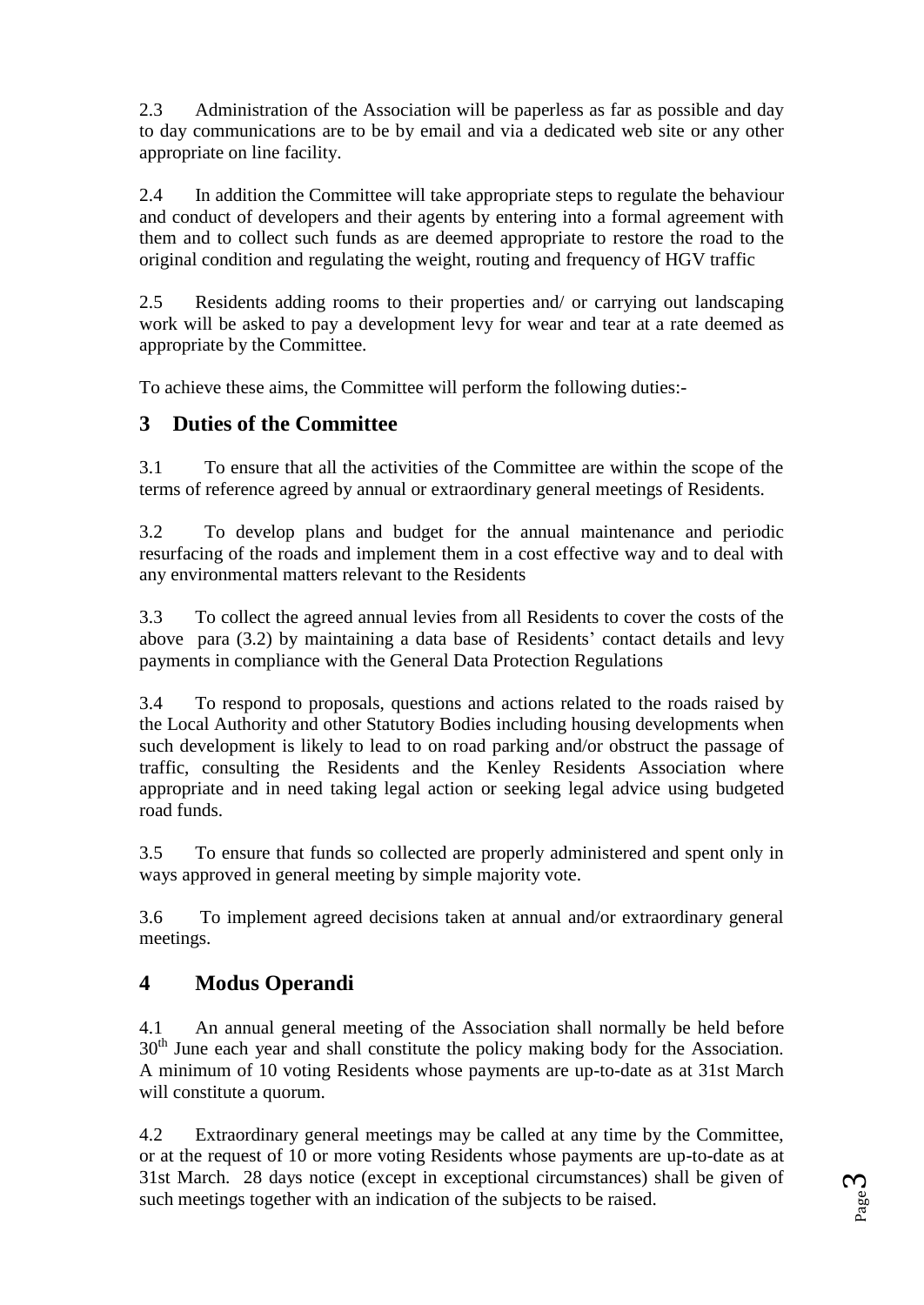4.3 Voting at general meetings shall be on the basis of one vote per person present at the meeting providing that no more than two votes are registered for each property frontaging Welcomes and Uplands Roads or the spur roads and that there is a quorate of a minimum 10 voting members present.

A registered voter is defined as the owner or joint owner of the property. At the discretion of the Committee, voting rights may be limited to those who are up-to-date with their levy payments. Actions agreed by simple majority of those attending a general meeting will bind all Residents but the written views of those unable to attend will be read out at the meeting and be accorded due weight and consideration.

4.4 The Committee will consist of a minimum of 4 members and a maximum of 8, of whom the majority will be resident in Welcomes and/or Uplands Roads elected at an annual or extraordinary meeting of Residents.

4.5 The Committee will appoint from its members a Chairman, a Secretary and a Treasurer.

4.6 The executive responsibilities of the Committee will be vested in the Chairman, Secretary and Treasurer, who may be paid honoraria in recognition of the time devoted to the work, subject to approval in general meeting. If necessary such work may be outsourced at a rate of remuneration to be agreed by the Road Committee but capped at an annual limit set at AGM from time to time.

4.7 The Committee will formulate plans for the day-to-day upkeep, annual maintenance and periodic resurfacing of the roads and develop appropriate budgets for their implementation. It will also decide parking policy and management of parking bearing in mind that only incidental visitor parking is permitted on footpaths and highways and that free passage of traffic must not be compromised.

4.8 A budget proposal will be presented to each annual general meeting for discussion and approval, together with a proposal for the road levy to cover expenditure and establish a contingency fund for future commitments.

4.9 The Treasurer will keep a record of all levies due and overdue and be responsible for the collection of the levy and the disbursement of funds to cover authorised expenditure over bank accounts authorised by 2 signatories or by a majority in Committee. Cheques and electronic payments must be authorised by two of any three persons authorised to sign by the Association. Reserves will be invested to maximise income but subject to the risk management relative to trust funds.

4.10 The Annual General Meeting will appoint an auditor or independent examiner to verify the accounts.

4.11 The Committee will give formal reports of its activities to annual general meetings and answer questions from the floor. Adoption of the reports will be by a majority decision of those present.

4.12 The Treasurer will prepare Annual Accounts to 31st March which will be audited or independently examined and presented to the annual general meeting for adoption. Any reasonable request for inspection of supporting documentation will be met.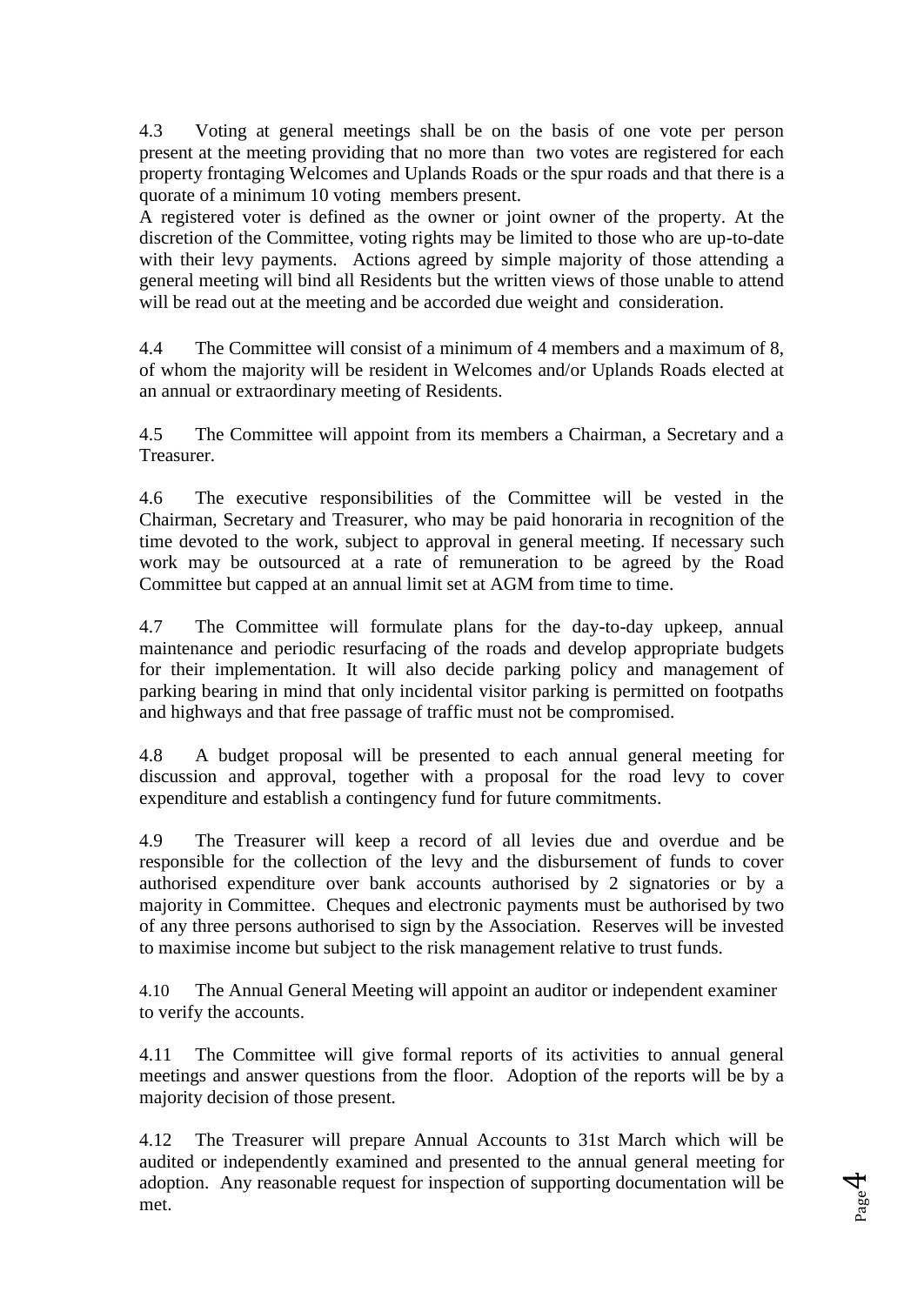4.13 The Secretary (or other nominated member of the Committee) will organise the day-to-day work of maintenance of the roads and will obtain two competitive quotations for work costing more than £10,000 for consideration by the Committee or for sums over £50,000 by a simple majority in general meeting unless work of a higher value is part of an overall plan already sanctioned in general meeting by simple majority.

4.14 Residents will be invoiced with the amount of the annual road levy due at rates based on the Council Tax Band of their houses and approved in general meeting no later than 31<sup>st</sup> May each year. Payment by standing order should be set by residents for a day in June each year.

4.15 Where payment has not been made by the end of the financial year (31st March) the Committee have the right to charge interest from that date at a rate determined by the Committee and to recover related administrative costs. Members understand that on selling their house a declaration of disputes with the Association is required to be made on Law Society Form TA6 so it is in their interests not to allow road levy arrears to accumulate.

The Committee will take whatever steps are deemed appropriate (within an overall cost allocation in the approved budget) to secure payments that are overdue. Any overspending on legal costs or charges must be ratified at the next annual general meeting.

4.16 The Committee will act as the channel of communication with the Local Authority and Statutory Bodies on general matters affecting the roads, consulting Residents as deemed necessary.

4.17 The Committee will keep Residents informed of its activities during the course of a year and of other developments by means of a periodic news letter circulated to all households or other means if necessary

4.18 The Committee reserves the right to either restrict or discontinue communications to Residents who are in arrears with the annual levy. Also, at the discretion of the Committee the respective residents would not be entitled to any assistance by the Association.

4.19 In respect of action taken by the Committee, members will be indemnified by the Residents against claims that may be made against them.

4.20 The Committee will maintain a Public Liability Insurance Policy to include legal expenses cover and continue membership of Private Road Services (PRS) as long as it is considered beneficial to do so by the Committee

#### **5.00 Amendments to the Constitution**

Amendments to the constitution may only be made at the Annual General Meeting or a Special General Meeting.